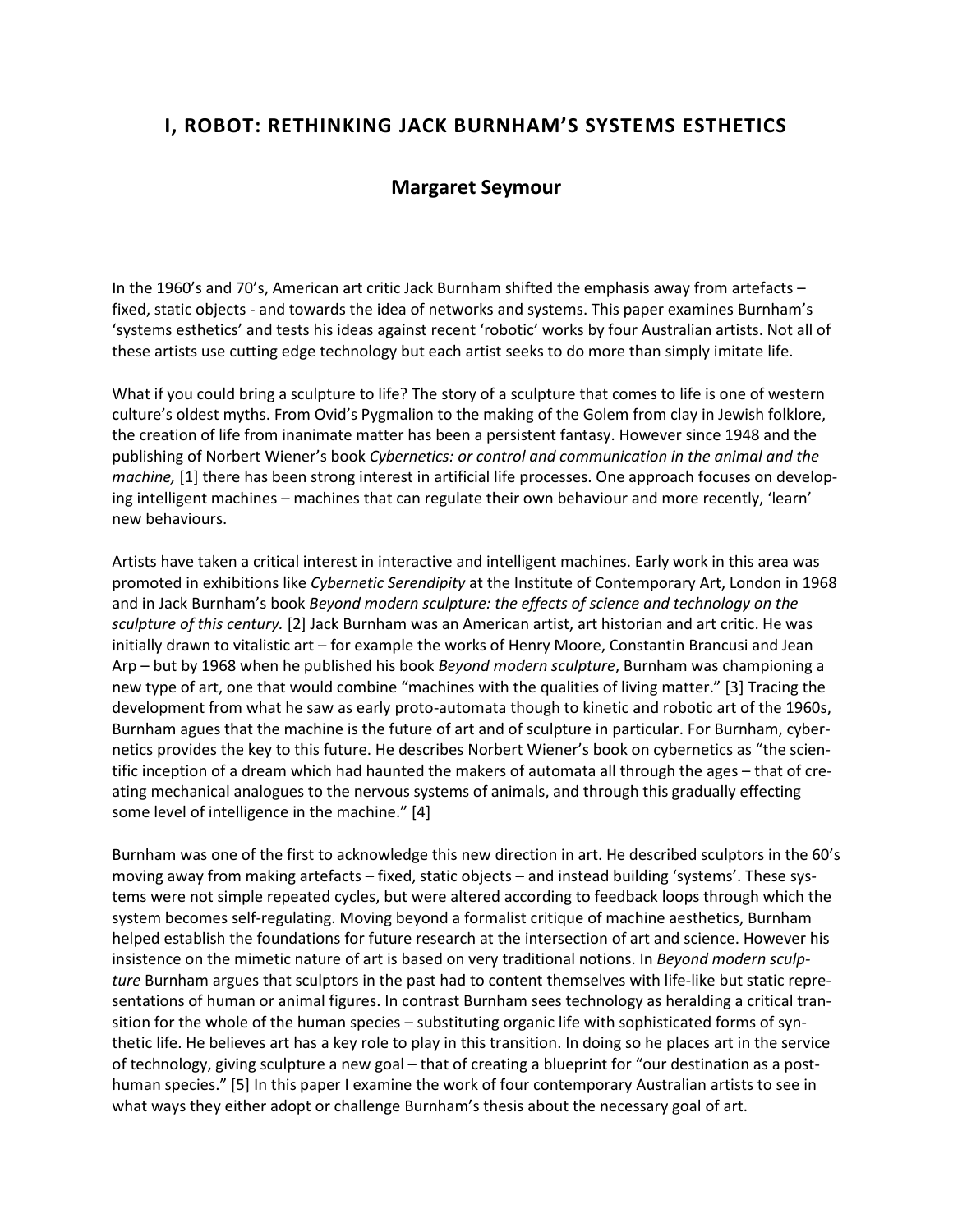Mari Velonaki's interactive work *Fish-Bird Circle B – Movement C* was made collaboratively with scientists David Rye, Steve Scheding and Steven Williams at the Australian Centre for Field Robotics, University of Sydney. The work was inspired by the story of a fish and a bird that fall in love but are unable to get together because of their differences. *Fish-Bird* consists of two computer-controlled custom-made wheelchairs, which are programmed to respond in complex and subtle ways to each other and to viewers. The wheelchairs navigate the exhibition space and periodically produce written messages thereby simulating dialogic exchange between each other and between human and machine. The first prototype of *Fish-Bird* was presented at Ars Electronica in 2004 as part of the *Unnatural Selection – Australian Media Art* exhibition. At this stage the motion control of the wheelchairs was relatively simple. As the project progressed detailed motion tracking and more refined behaviours were added.

I saw *Fish-Bird* in 2008 at the Campbelltown Arts Centre where it was exhibited as part of the *Mirror States* exhibition curated by Kathy Cleland and Lizzie Muller. By this stage complex behavioural patterns linked to the seven days of the week had been added along with "artificial 'emotional' states that describe how each robot 'feels' about itself, about the other robot, and about the participants in the installation space." [6] I had traveled to Campbelltown to take part in a symposium held in conjunction with the exhibition. In a quiet moment between sessions I ventured over to the *Fish-Bird* installation. The space was empty apart from two wheelchairs located in the centre of the room. The floor was littered with small pieces of paper. As I entered the space the wheelchairs separated, each moving to an opposite corner of the room. I stood still. After a few minutes one of the wheelchairs moved toward me and ejected a printed message that dropped at my feet. 'Deconstruct any notion of central consciousness', it read.

*Fish-Bird*, with its 'emotional states' assigned to each wheelchair, takes concepts associated with human behaviour and applies them to machines. This translation of concepts from one field to another also works in reverse. Just as machines of the past provided metaphors for understanding the human body and human subjectivity (think of Leonardo Da Vinci's cross-sections and exploded diagrams of the human body and their analogous relation to mechanical inventions of his time), computers are changing the way we think about ourselves. The language of cybernetics for example has provided new ways of thinking about human action, interaction and subjectivity. Concepts like 'feedback' have gained ubiquity. Interaction is now seen to be everywhere. The idea of feedback has shifted attention away from individualism, which highlighted a non-circular cause and effect way of understanding things. Instead of imagining that we exist independently of others and independently of chance events occurring in the environment, we now think in terms of networks, systems and programs. While some people feel this undermines our humanity, others like Donna Haraway see great promise in rethinking our relationship with machines.

Machines today are very different from the hulking monsters of the industrial age. Our laptops computers and mobile phones are portable user-friendly devices. Donna Haraway describes them as being "made of sunshine …all light and clean because they are nothing but signals, electromagnetic waves, a section of a spectrum." [7] Because we are intimately enmeshed with our machines Haraway argues that today we are all cyborgs, "theorized and fabricated hybrids of machines and organisms." [8] If we agree with Haraway, this is not a bad thing. The cyborg, part machine/part organism opens up the question of how bodies are formed in particular historical situations. The body is not seen as 'natural' but rather as simultaneously symbolically, biologically and socially produced. Velonaki's work, like Haraway's cyborg, encourages us to question some of the binary oppositions –human/machine, intelligent/programmed – that have traditionally structured ideas of the self in western societies.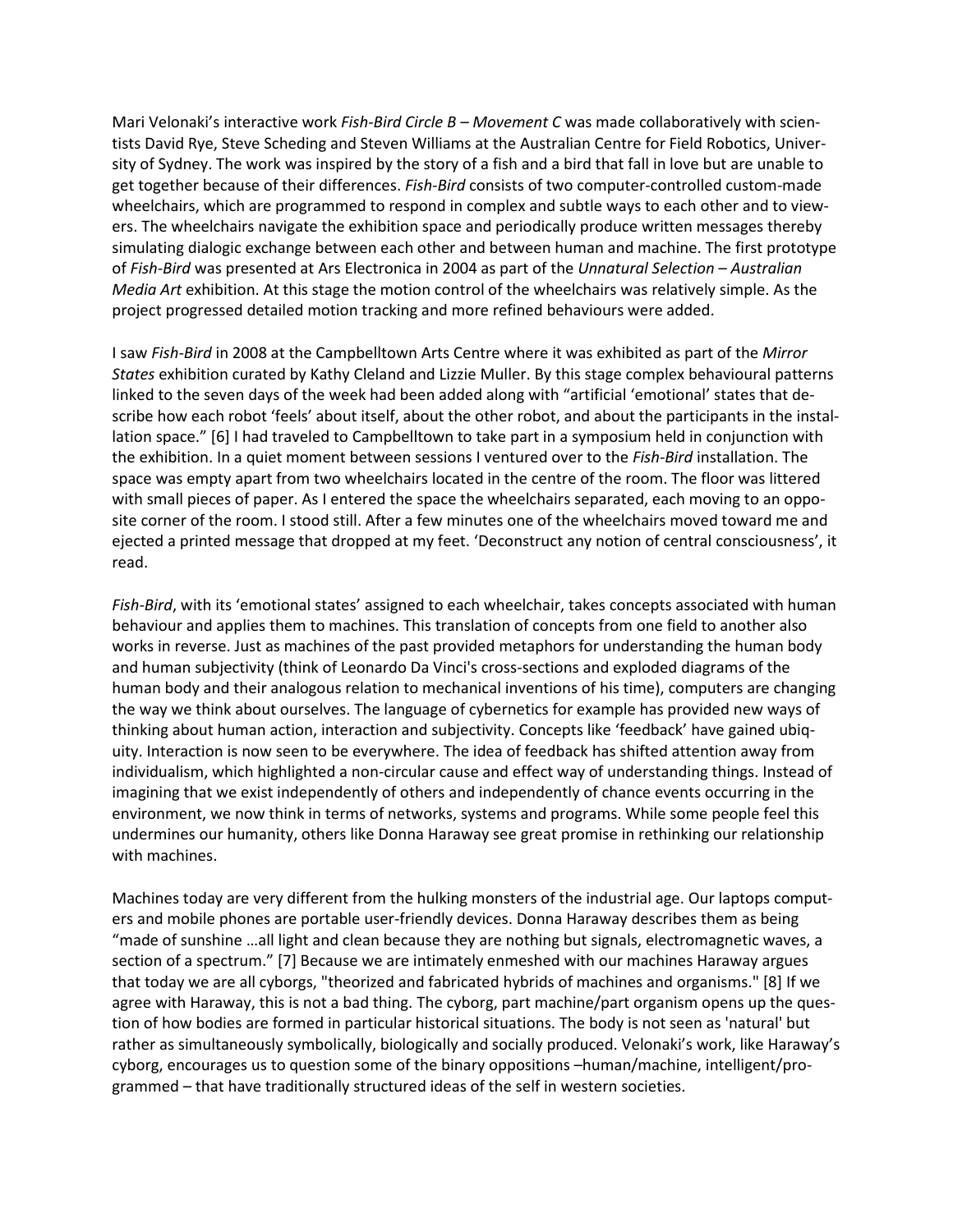In contrast to the technical sophistication of Velonaki's *Fish-Bird*, Simon Yates' artworks are lo-tech, hand-made replicas of outmoded or improbable machines. He has created walking sculptural figures, which are constructed with a lightweight armature and covered with tissue paper. Suspended beneath helium balloons, these motorized figures take small steps to propel themselves around the room. In a work entitled *Rhabdomancy,* which was exhibited in the *New09* exhibition at the Australian Centre for Contemporary Art in Melbourne, Yates created life-size versions of himself and writer Vanessa Berry. Unlike Velonaki's custom-built wheelchairs, Yates' work has a DIY aesthetic. His figures are carefully put together using simple materials. Again, contrasting with the complex range of responses evident in Velonaki's *Fish-Bird*, Yates' motorized figures are decidedly unresponsive. Oblivious to each other and to curious spectators they instead seem completely absorbed in the task at hand – staying upright and moving slowly forward. A more recent work by Yates, modelled on the robot Maria from Fritz Lang's 1927 film *Metropolis,* was shown in the exhibition *Awfully Wonderful: Science Fiction in Contemporary Art.* Curated by Bec Dean and Lizzie Muller for Performance Space, the exhibition was presented in the foyer of Carriageworks, an art centre housed in the old Eveleigh Rail Yards in Sydney. The papery fragility of *Metropolis Robot (Futura),* which was buoyed up beneath gold helium balloons, lent the figure a spectral aspect. It seemed as if the ghost of the robot Maria had returned to walk the cavernous halls of the building, itself a repurposed industrial site with many of its original features still intact.

Yates' work might at first glance appear to be the antithesis of *Fish-Bird*. His low-tech robots are vastly different from Velonaki's cutting edge computer programmed wheelchairs*.* The figurative form of Yates' work also contrasts with Velonaki's nonfigurative approach, which instead suggests the absence of the body. While the physical components of Yates' work are very simple – helium balloons support the weight of the robot while a small motor operating a cam causes first one leg and the other to step forward – both Velonaki's and Yates' robots evoke a sense of wonder. In Yates' work this is partly because of the fragility of the robots. Everything is in perfect balance. Should one element fail, the walking robot's progress would cease. In *Rhabdomancy,* Yates has created body doubles or avatars of himself and Vanessa Berry that occupy real space. Unlike static sculptural portraits that fix a likeness for all time, Yates highlights his robots' frailty.

Wade Marynowsky has, in a different sense than Yates, also made avatars – physical avatars he can inhabit. In his work *The Discreet Charm Of The Bourgeoisie Robot*, exhibited at The Institute of Contemporary Art Newtown (ICAN) in 2008, Marynowsky presented a robot wearing a hoop skirt and topped with a perspex dome 'head'. Recalling the automatons of the 18th and 19th centuries as well as the science fiction robots called daleks from the well-known TV series *Dr Who*, Marynowsky's 'bourgeoisie robot' is operated telematically over the internet. Marynowsky says of this work, the "charming robot avatar waits for visitors to enter the space and then converses with them in a polite and pleasant manner." [9] Dressed in a black tunic with a white lace collar, the robot seemed friendly and eager to please. Without the dalek-like head and the speed with which it could spin on its axis to track an unsuspecting viewer, the robot might have appeared benign. However an uncomfortable feeling persisted. With the battle cry 'EXTERMINATE!!!' would it suddenly reveal more sinister motives?

Marynowsky's more recent work *The Hosts: A Masquerade of Improvising Automatons,* exhibited at Performance Space in Sydney in 2009, comprises five robots dressed in elaborate costumes. Each robot represents a different character or personality – for example 'the cowgirl' and 'the princess'. Together they roam around like guests at a masquerade ball and periodically emit strange vocalizations or spin giddily on one spot. Taking on board Japanese roboticist Masahiro Mori's theory of the uncanny valley (1970), that if robots are too life-like they cause us to recoil, Marynowsky doesn't aim for human likeness. Like his earlier 'bourgeoisie robot', each 'host' wears a hoop skirt which provides space for, but also hides,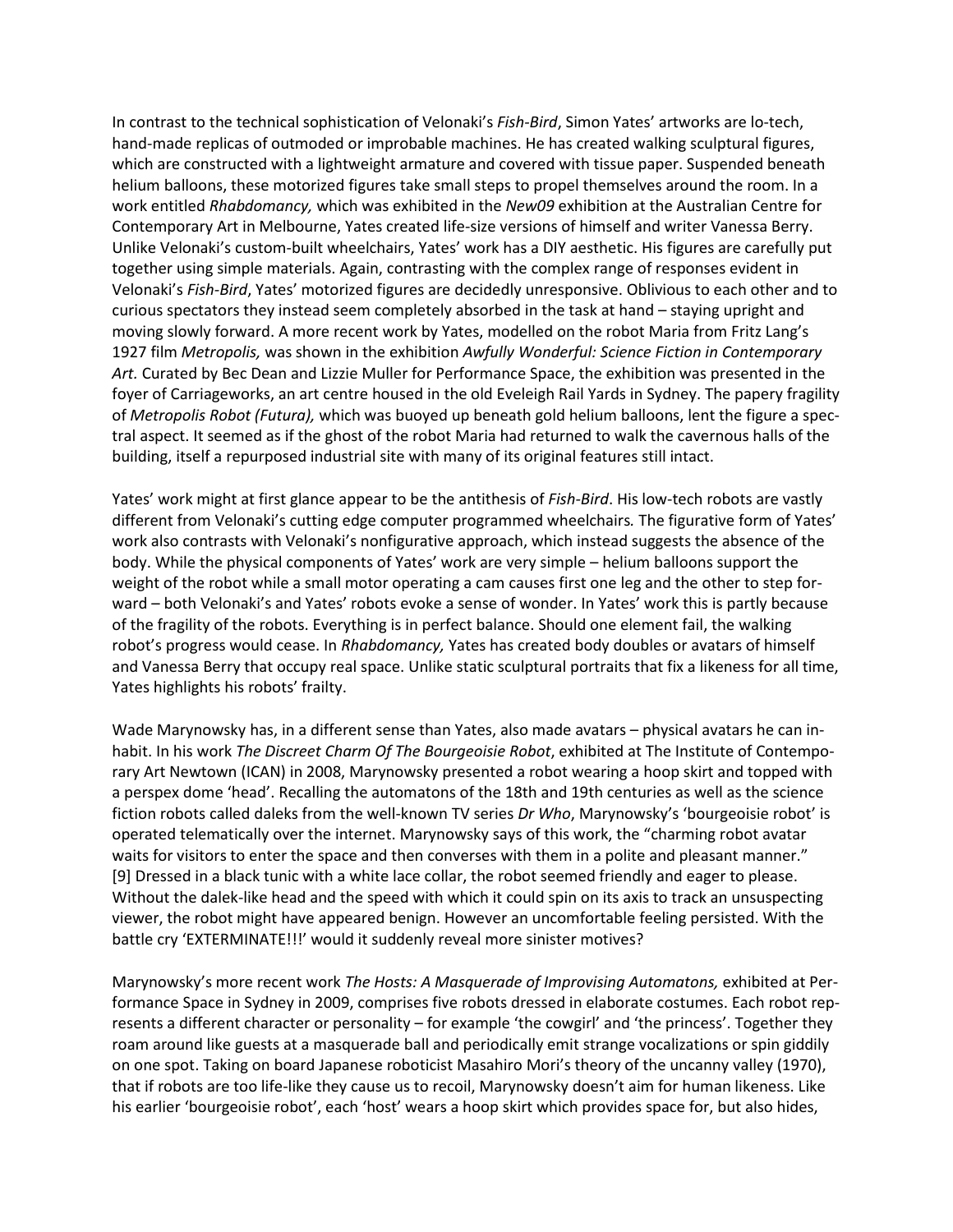the mechanical and electronic components. Each robot is also crowned with a dalek-like domed head from which shines a beam of light or alternatively two bright blue or red 'eyes'.

Implied in the sub-title, the theme of the masquerade or disguise is central to this work. Marynowsky is interested in the point at which one thing flips over to become the opposite – an uncanny moment when the familiar becomes strange. *The Hosts* perform this crossing over on many levels. They are at the same time a figure and a machine as well as male and female – Marynowsky describes them as transgendered. The robots are also 'hosts' in more ways than one – as organizers of the party perhaps but also because they harbor another entity or parasite in the form of the computer program or programmer.

While Marynowsky has given each of his robots an individual 'character' which is expressed in their costume, he deliberately avoids using realistic human forms. Instead he humorously gives us a double serving of mimicry. Marynowsky's robots are daleks cross-dressing as 18th century automata – machines that mimic other earlier machines made to mimic humans. This self-reflexive aspect of Marynowsky's work playfully mocks the Faustian goal Burnham assigns to artists. Instead Marynowsky is interested in society's fascination with robots and our ambivalent responses to them.

My own work *Angelica* (2008) is hardly a robot. *Angelica* does not have any moving mechanical parts or feedback systems. Instead it is a three-dimensional work that resembles a modified factory chair. Two LCD screen are incorporated into the metal frame of the chair. One screen replaces the seat of the chair and the other becomes the backrest. Two moving images are displayed on the screens. One shows the exterior of the body and the other is an MRI scan showing the body's interior. The images on the screens are in a constant state of transformation. A fluid line sweeps across the surface – peeling back the exterior of the body to reveal the interior. The transition resembles a digital wipe. However instead of being created on the computer, the effect was made by casting a shadow over two projected images and filming the result. The back and forth motion of the shadow is similar to the movement of a scanner converting analogue into digital information.

I made the work after spending time in hospital where I underwent a series of tests.Hooked up to various diagnostic machines I was reminded of Donna Haraway's comment that today "machines are disturbingly lively, and we ourselves frighteningly inert. [10] The machines beeped and crackled as they probed and scanned. In contrast I had to lie still and wait for the results. When I was discharged I was given copies of the scan images. To me they appeared strangely robotic. It was as if the scanner had transformed my body into another machine – one with distinct muscle groups which when rendered in black and white took on the metallic sheen of a robot*.*

In *Angelica* I am interested in the shift from analogue to machine vision and also in cultural representations of women and technology, particularly in science fiction films. These films often reveal a deepseated anxiety associated with robots which is played out in narratives of mastery and slavery. For example, Fritz Lang's 1927 film *Metropolis* [11] presents a dystopian vision of the future where technology has enslaved the workers. Women, represented by the real and false Marias, are depicted as either angels or whores. Embodied in the figure of the false Maria, who when captured and burnt at the stake resumes her robot form, both women and technology are represented as a threat to life. The message is that, like women, technology may be seductive but it is also out-of-control.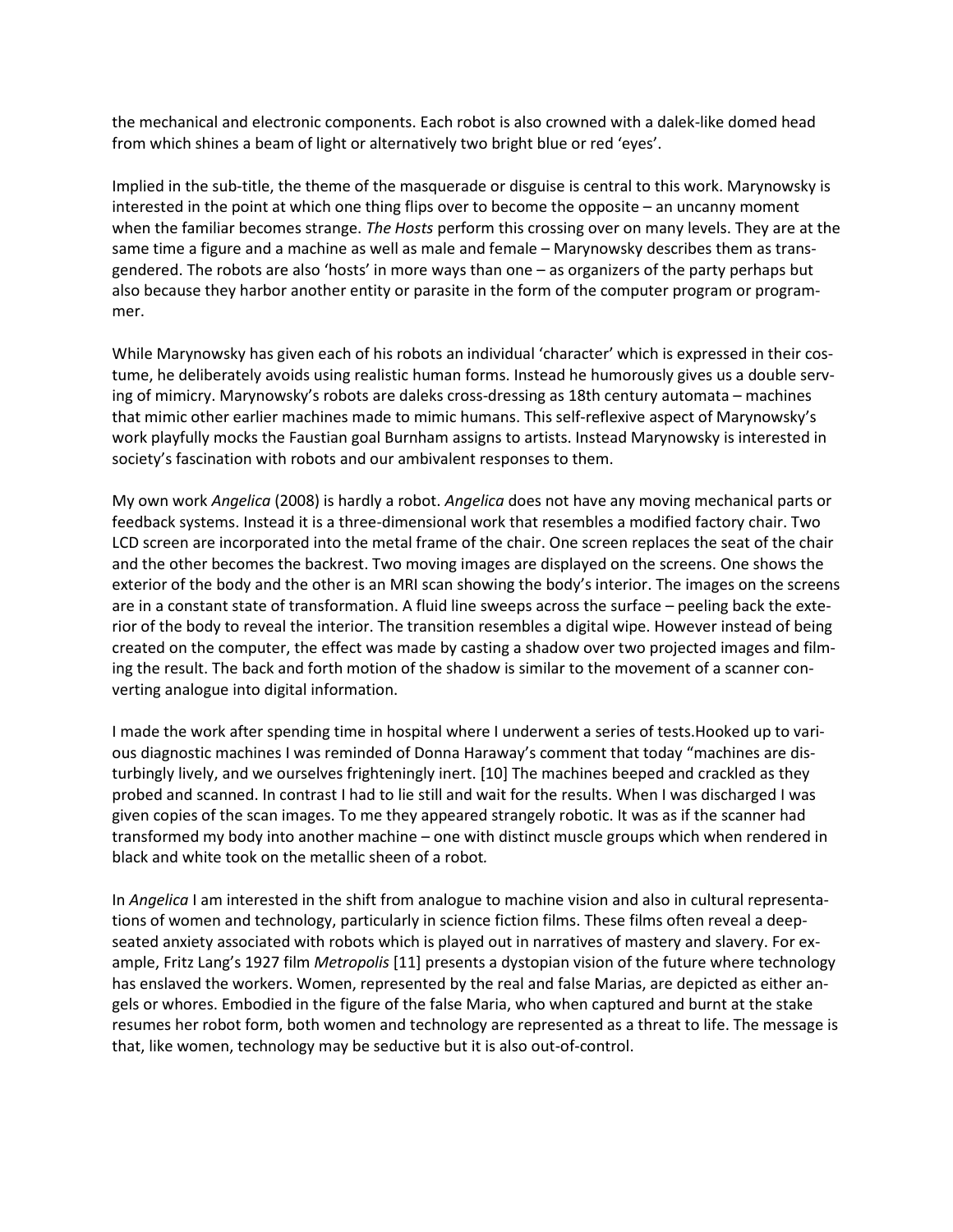Ridley Scott's 1982 film *Blade Runner* [12] presents a much more nuanced investigation of the relationship between the human and the non-human. Rather than *Metropolis*' tale of good versus evil, the narrative in *Blade Runner* turns around the theme of doubt – how can you tell a replicant from a human when each has memories? When the replicant Rachel asks Deckard if he has ever taken the Voight-Kampff empathy test she throws the question back onto him – how does he know that he isn't also a replicant? The ontological doubt arising from the increasingly blurred boundary between human and machine marks the distance travelled between representations of robots in *Metropolis* and in *Blade Runner.*

Instead of Burnham's idea that artists are preparing a blueprint for a post-human species, blurring the boundaries between humans and machines might be a better way to understand the works of the artists I have discussed. This blurring is a two way street. While machines have become more intelligent there is also the possibility that humans might recognize they are not always masters of rationality. In his book *Tarrying with the Negative: Kant, Hegel, and the critique of ideology* cultural critic and theorist Slavoj Zizek poses the question 'Do computers think?' He argues that even though it is clear that the computer in some sense only simulates thought, yet "*how does the total simulation of thought differ from real thought?*" [13] Zizek's answer is to reverse the metaphor and instead of seeing the computer as a model of the human brain, to see the brain as a "computer made of flesh and blood." [14] By extension a robot is not an artificial man, rather man is a 'natural robot'. Writing from a Lacanian perspective, Zizek uses this reversed metaphor to underscore his ideas about the split subject, who can never fully know him or herself and for whom "*something must remain unthought.*" [15]

I have argued that contrary to Burnham's thesis, many artists do not aim to recreate life. Some explore our persistent fascination with machines while others perform a de-naturing of the body, showing that the boundaries between human and non-human are not clear-cut. The question is not whether our machines are alive but in what ways we, like our machines, are hybrid creatures - a blend of natural and artificial, intelligent and programmed. Seen from this perspective, robots remind us there is nothing essential about humans. Instead we are formed in particular historical and social contexts. Acknowledging this might as Haraway argues, give us the best chance of developing new forms of subjectivity, which conscious of our kinship with other animals and machines do not simply repeat patterns of domination and control.